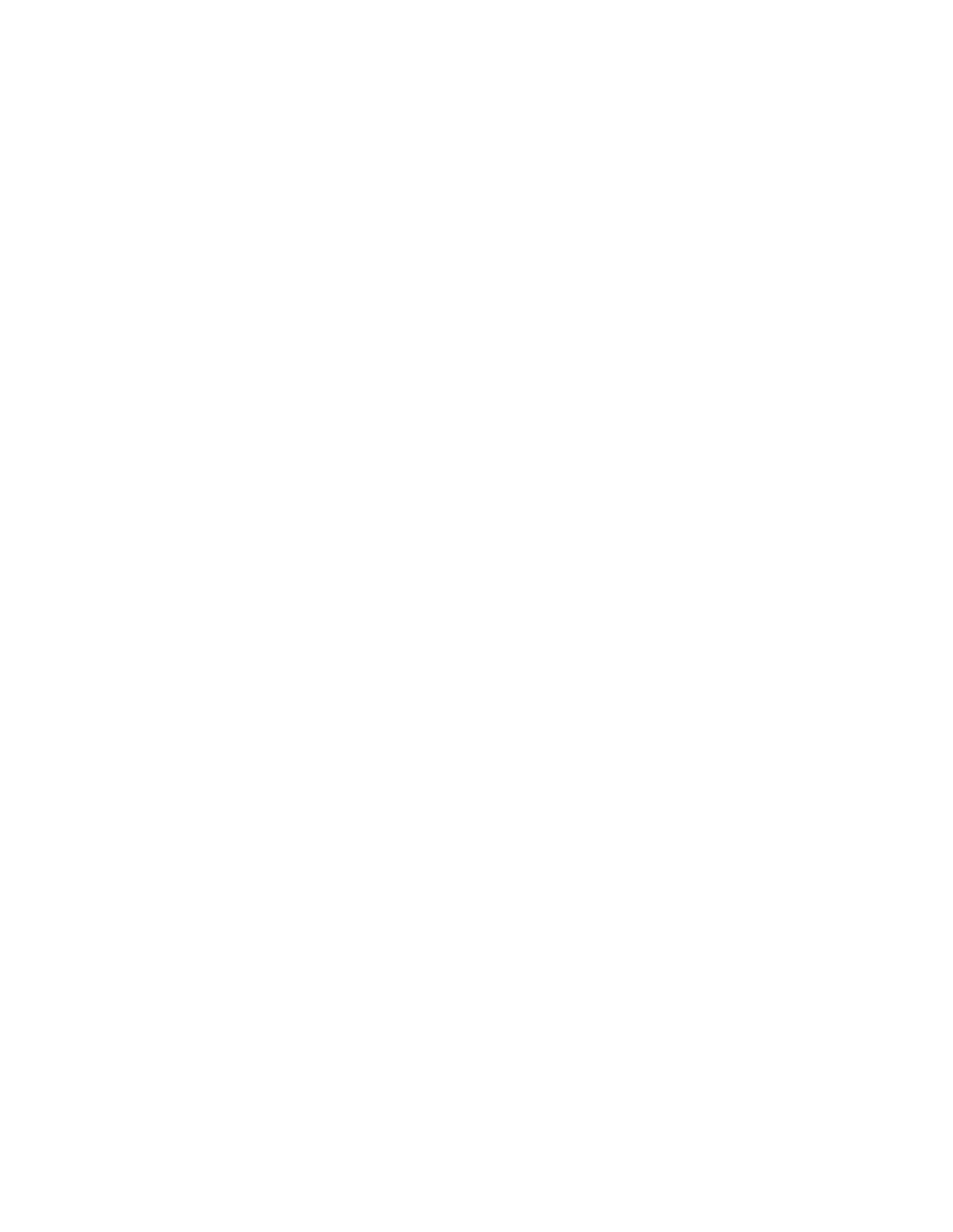

Well-built perimeter fences help secure horses and deter theft.

picture of the head. If possible, also take a rear view.

Take close-up pictures of any unique, identifying characteristics such as a brand, permanent scar or white markings.

*3* **Establish an organized, easy-to-find proof-of-ownership file.**

To save valuable time and frustration in proving ownership should a theft occur, keep on file:

- Registration papers (if horse is registered with a breed association);
- Dated bill of sale and/or breed association transfer-of-ownership paperwork;
- Photographs; and
- Description of mark or brand and written description of all unique characteristics.

**Example 18 Record the permanent brand or mark**<br>with the county<br>clerk's office in the<br>county where the horse lives. **Record the permanent brand or mark with the county clerk's office in the**

The Texas Legislature encourages registering brands or marks, which can keep others from using your brand. Registration also helps

law enforcement officers and brand inspectors to communicate and determine ownership, and can speed the process of filing theft reports.

**Secure barns, cor-<br>rals or pens from the**<br>road with a good pe-<br>rimeter fence and<br>well-built gates that can be **Secure barns, corrals or pens from the road with a good perimeter fence and locked.**

Slowing a potential horse thief and/or making access to horses more difficult can deter theft significantly.

## *6* **If you plan to build a barn or corral, locate it away from the road.**

Place facilities beyond your house if at all possible. They are less likely targets if they are more difficult to access and require thieves to pass a house.

## *7*

## **Manage pastured horses to make theft more difficult.**

- For safety as well as theft deterrence, never leave halters on pastured horses.
- Do not feed horses close to the pasture gate or near the road. Although convenient for owners, this practice actually helps potential thieves. Hungry horses will congregate around the usual feeding area, making them easy to catch.
- Keep pasture gates locked.
- Check on pastured horses regularly and vary the time of your trips to the pasture.

Absentee owners sometimes don't realize for several days that their horses have been stolen from pastures.



Lock gates to pastures that can be entered from the road.